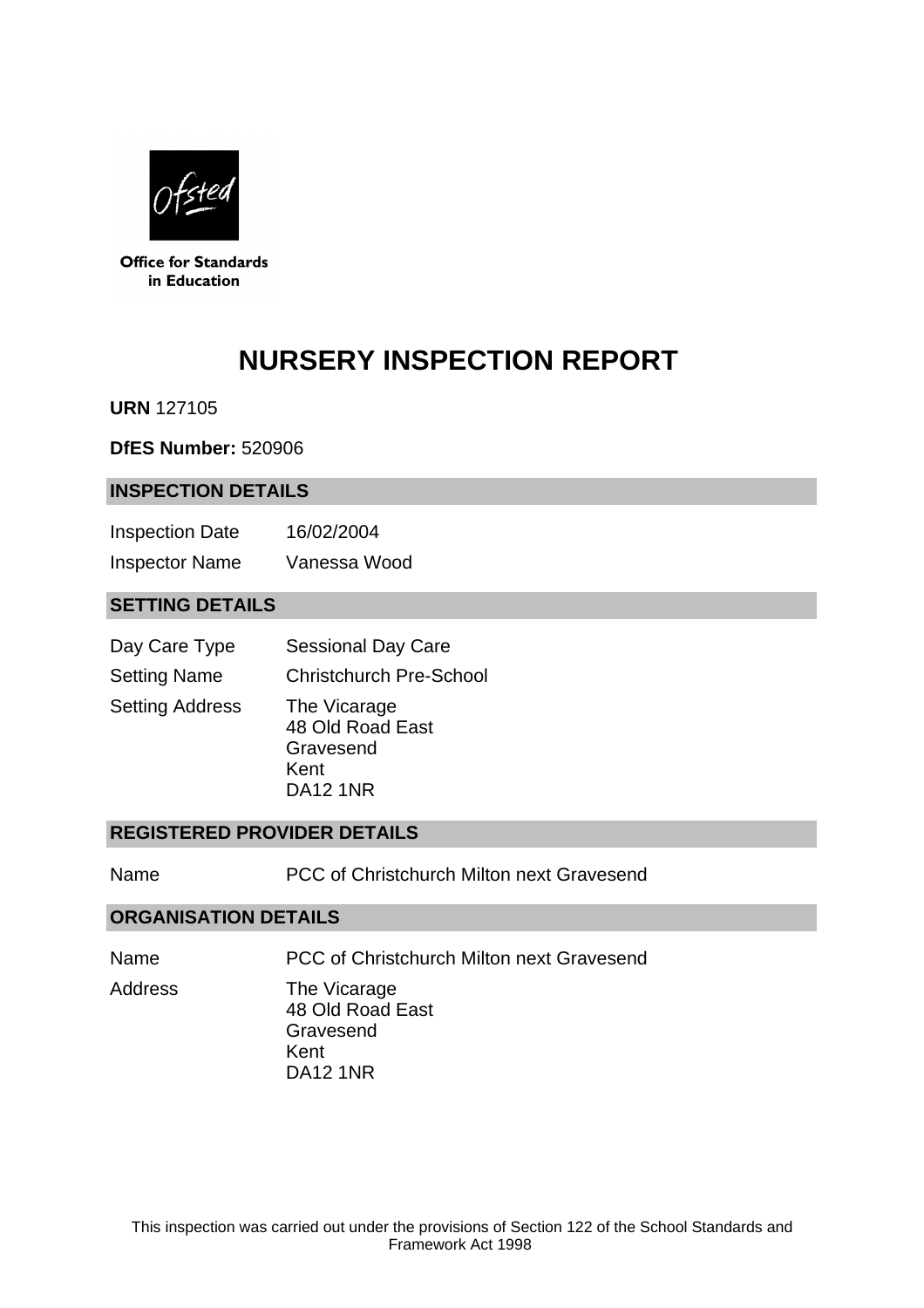## **ABOUT THE INSPECTION**

The purpose of this inspection is to assure government, parents and the public that the nursery education for funded three and four year old children is of an acceptable quality. Inspection of nursery education also identifies strengths and weaknesses so that providers can improve the quality of educational provision and help children to achieve the early learning goals (elgs) by the end of the Foundation Stage. This inspection report must be made available to all parents.

If the setting has been inspected previously, an action plan will have been drawn up to tackle issues identified. This inspection, therefore, must also assess what progress has been made in the implementation of this plan.

#### **Information about the setting**

Christchurch Pre School opened in 1975. It operates from one room at the Church Hall at Christ Church in Gravesend. The pre school serves the local area.

There are currently 36 children from two and a half years to five years on roll. This includes seven funded three year olds and three funded four year olds. Children attend for a variety of sessions. No children have special needs. The group supports four children who have English as an additional language.

The group opens for five days a week during school term times. Sessions are from 09:00 to 11:50 hours.

Six part time members of staff work with the children. All staff have early years qualifications. The setting receives support from a teacher from the Early Years Development and Childcare Partnership.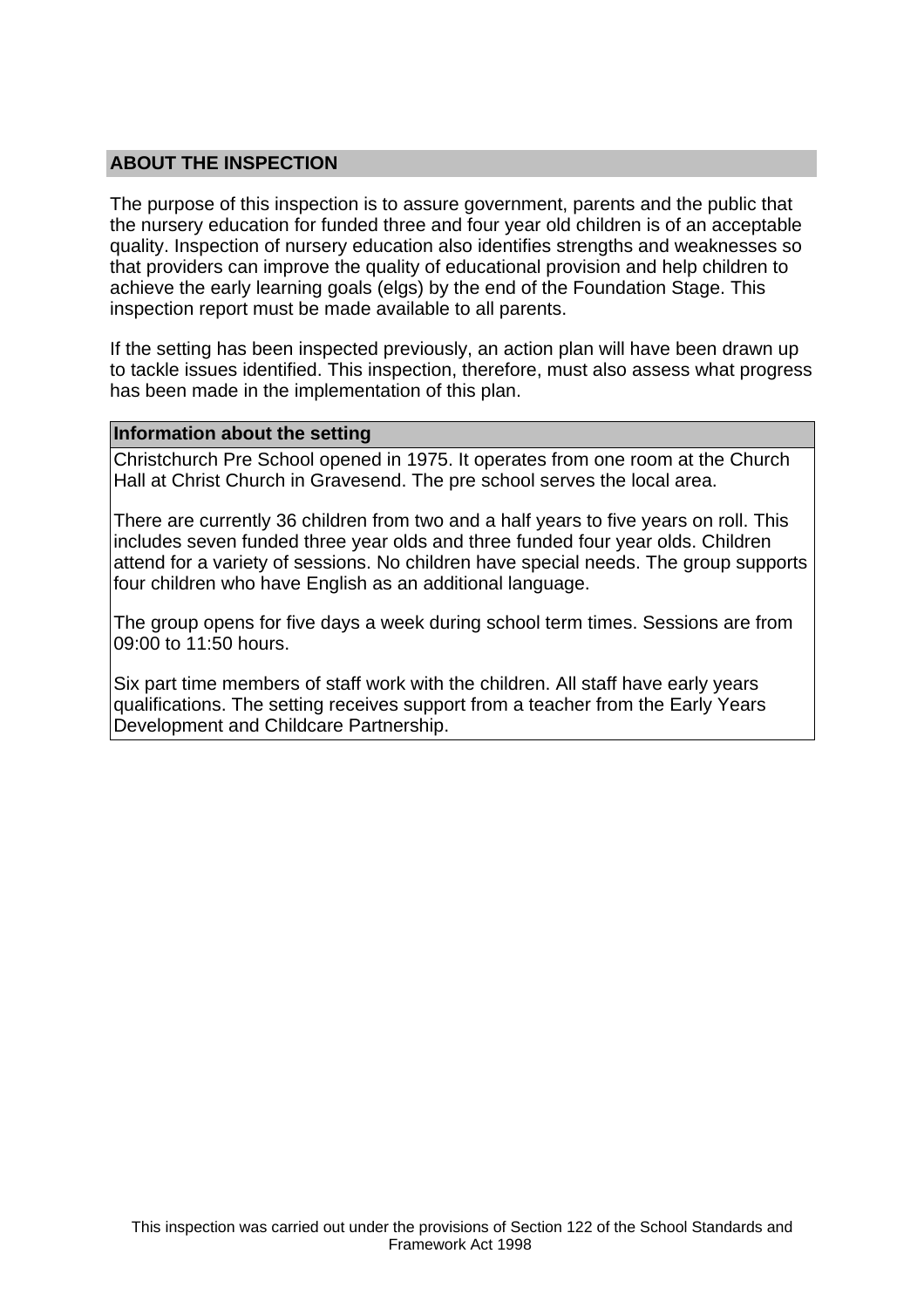## **INSPECTION OF THE NURSERY EDUCATION PROVISION FOR FUNDED THREE AND FOUR YEAR OLDS.**

### **How effective is the nursery education?**

The nursery education at Christchurch Pre School is generally good. Children are making generally good progress in all areas of learning.

The quality of teaching is generally good overall. Staff are well motivated. They work well as a team and are clear about their objectives. Staff have begun to observe and make notes of children's learning in each of the six early learning goals. They plan a variety of age appropriate practical activities. Resources are good, some reflect different cultures and they are well maintained and displayed to encourage children to make choices. Free play activities are presented in an enthusiastic and lively manner, but older children are not always extended or provided with sufficient challenge during daily routines.

The leadership and management is generally good. Staff are aware of the strengths and weaknesses of the setting. There is a commitment to improving practices and staff development. Staff are well supported by the management committee.

The partnership with parents is generally good. Parents are greeted warmly and talk with staff about their children. Parents are well informed about the setting and the group's activities. News letters are issued regularly and the setting welcomes parental feedback.

#### **What is being done well?**

- Relationships between staff and the children and their parents is good. These help develop children's confidence and support their learning.
- The planning of stimulating activities across all areas of learning.
- Leadership and management of the pre school and the delivery of teaching.

#### **What needs to be improved?**

- staff knowledge of the early learning goals
- planning to ensure account of individual children's assessments inform future planning
- challenge and learning for older children during daily activities
- organisation of snack time to use the time more effectively to extend learning for all children
- planning of the out side play space to ensure that clear learning intentions are in place.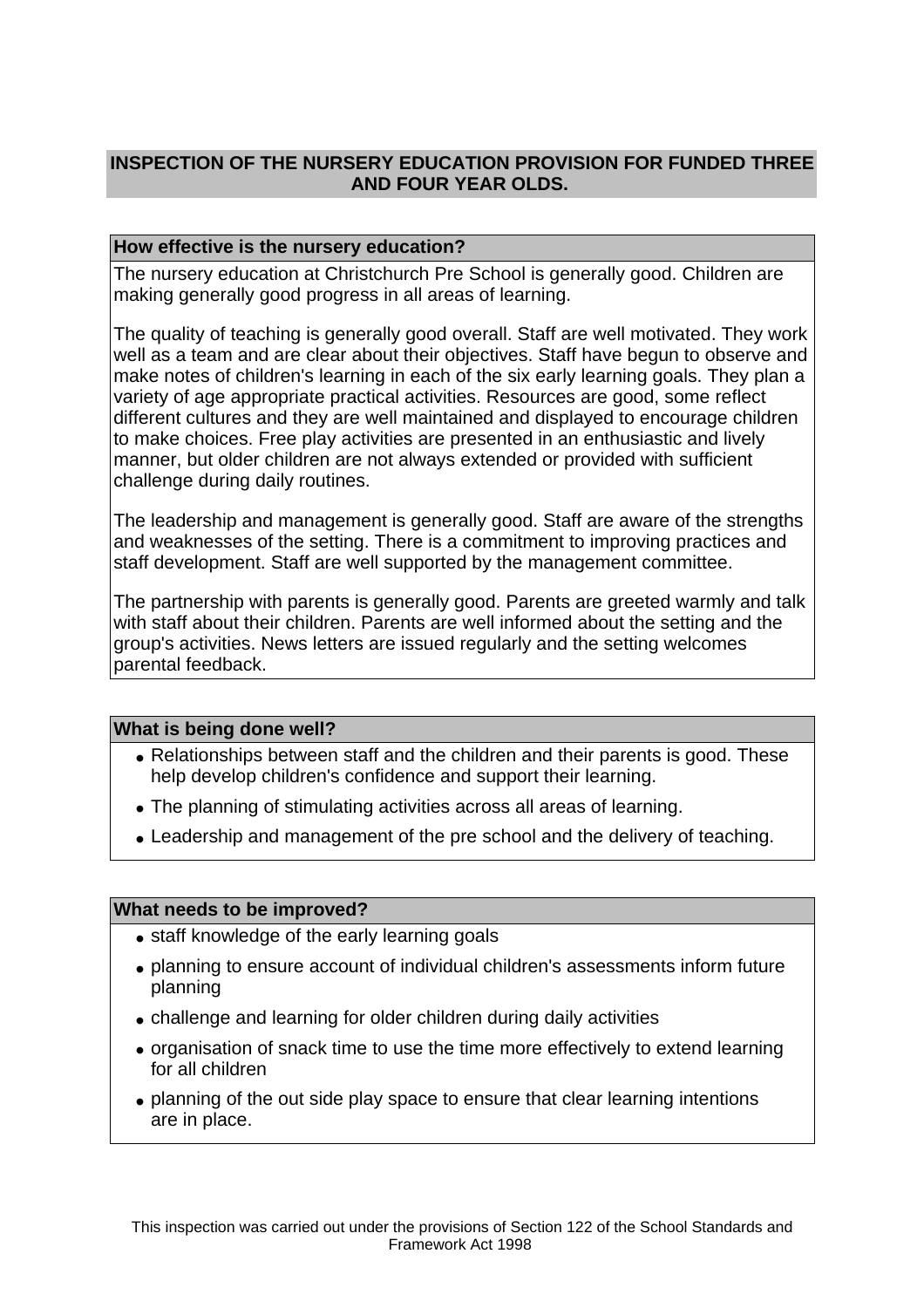## **What has improved since the last inspection?**

Not applicable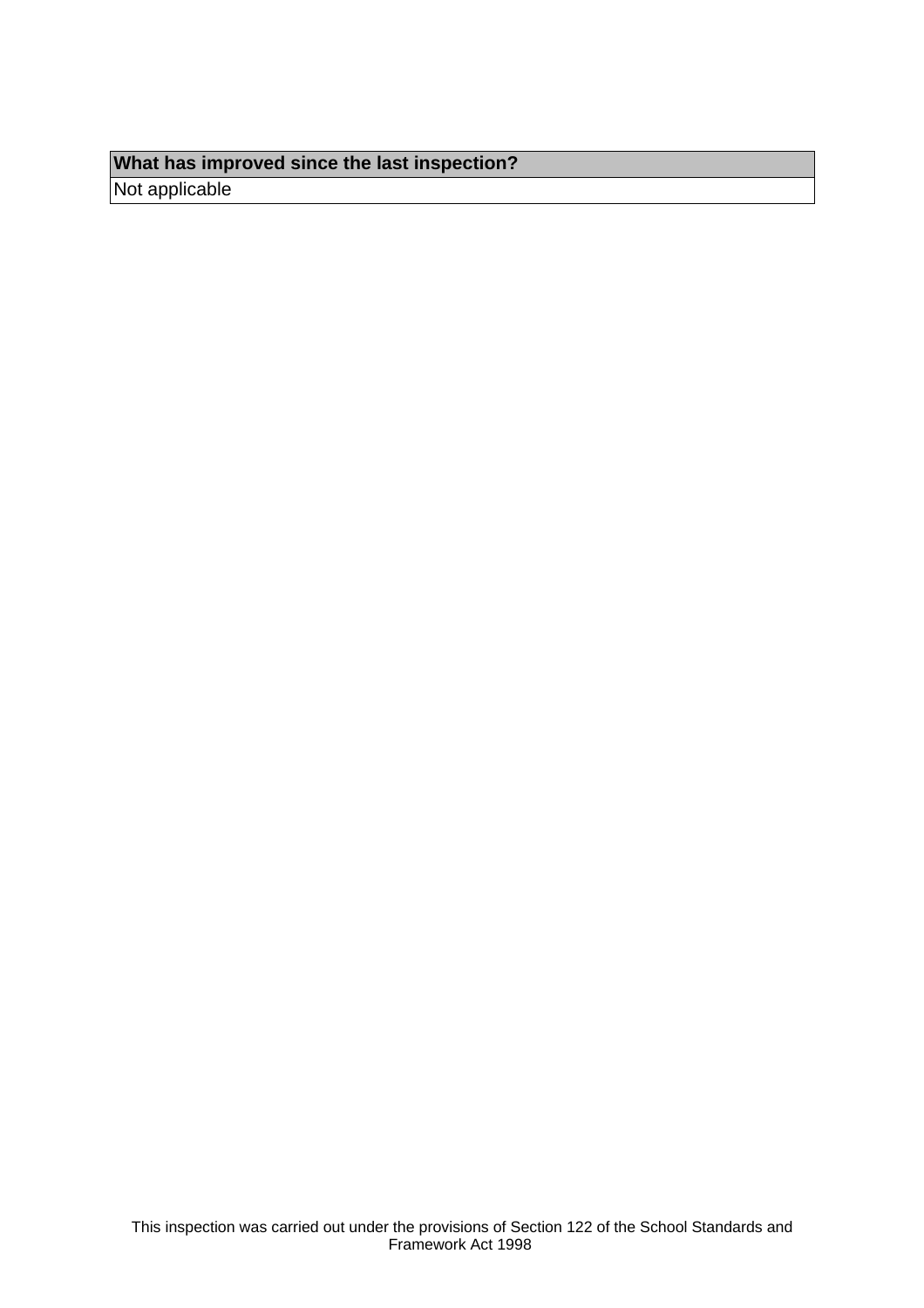## **SUMMARY OF JUDGEMENTS**

## **PERSONAL, SOCIAL AND EMOTIONAL DEVELOPMENT**

Judgement: Generally Good

Children are beginning to show confidence and are interested in play activities. Staff are consistent and set clear boundaries which are understood by children. They help children to understand the need for self discipline and consideration for others. Children learn to share and take turns and to be polite and considerate to others, but more able children are not always allowed to show independence.

## **COMMUNICATION, LANGUAGE AND LITERACY**

Judgement: | Generally Good

Staff provide good support in assisting children's developing use of language. Children are developing a good understanding of the link between sounds and letters through stories, rhymes and songs. They listen well to stories and talk about what will happen next. There are opportunities for children to write for a purpose and understand the meaning of print.

## **MATHEMATICAL DEVELOPMENT**

Judgement: | Generally Good

Children effectively use and recognise numbers in everyday activities. They show a developing understanding of shape and form. Children can recognise and name basic shapes. However, more able children are not always challenged to develop their understanding of calculation.

#### **KNOWLEDGE AND UNDERSTANDING OF THE WORLD**

Judgement: Generally Good

Children are given good opportunities to learn about different environments. Children are developing a sense of time and space and can talk about their environment. A variety of multi cultural resources and activities provide all children with confidence and encourage them to learn about the world. Children do not have regular opportunity to use technology.

#### **PHYSICAL DEVELOPMENT**

Judgement: | Generally Good

Children successfully use a range of tools and small equipment. They show good co-ordination skills and awareness of themselves and others. Children have the opportunity to use the outside play space on a regular basis but activities are not planned for a purpose.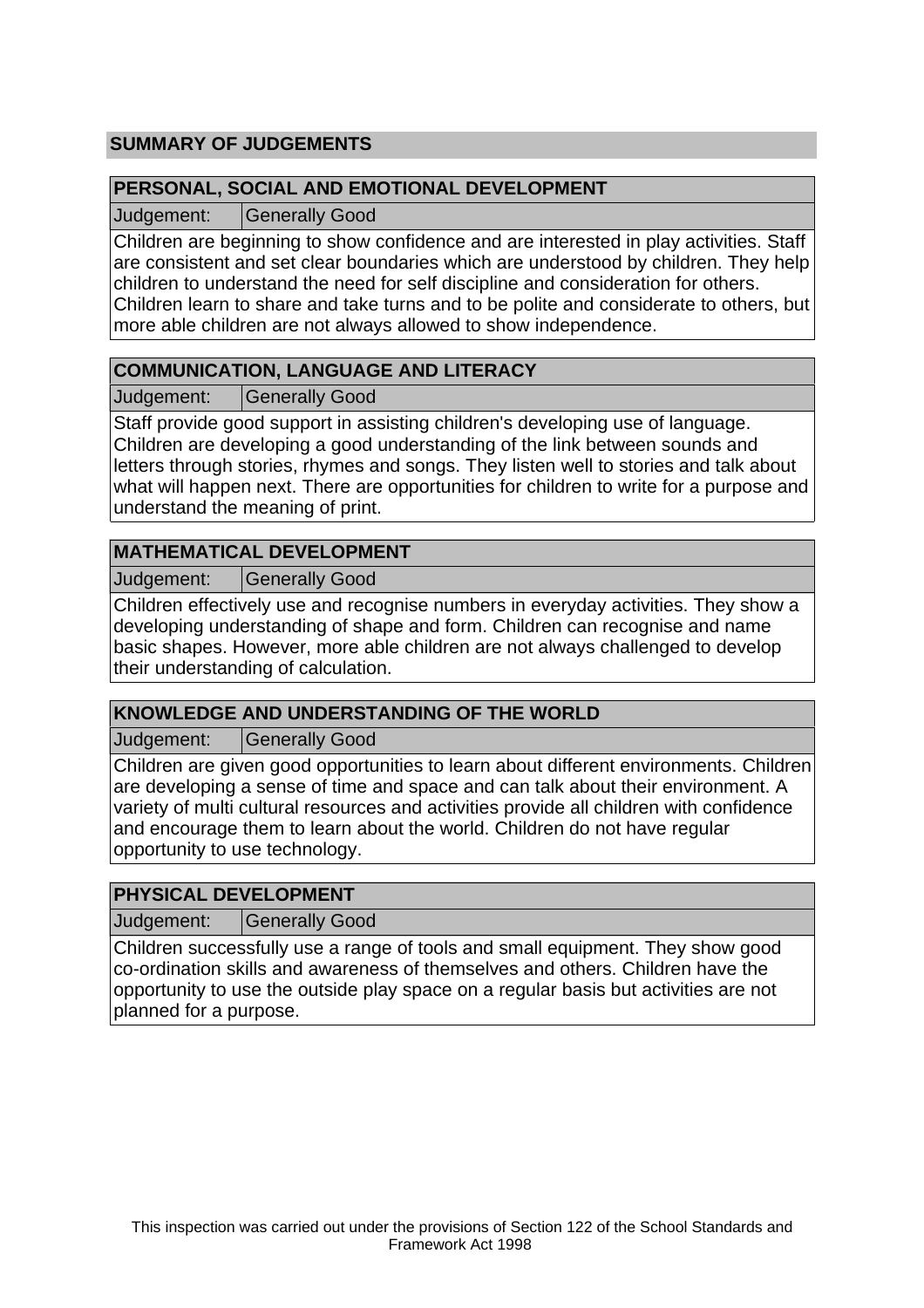## **CREATIVE DEVELOPMENT**

Judgement: | Generally Good

Children explore colour and texture using a range of painting and collage techniques. Children are provided with opportunities within role play to express and communicate their ideas. Children can explore the making of sounds through the regular use of musical instruments and singing.

#### **Children's spiritual, moral, social, and cultural development is fostered appropriately.**